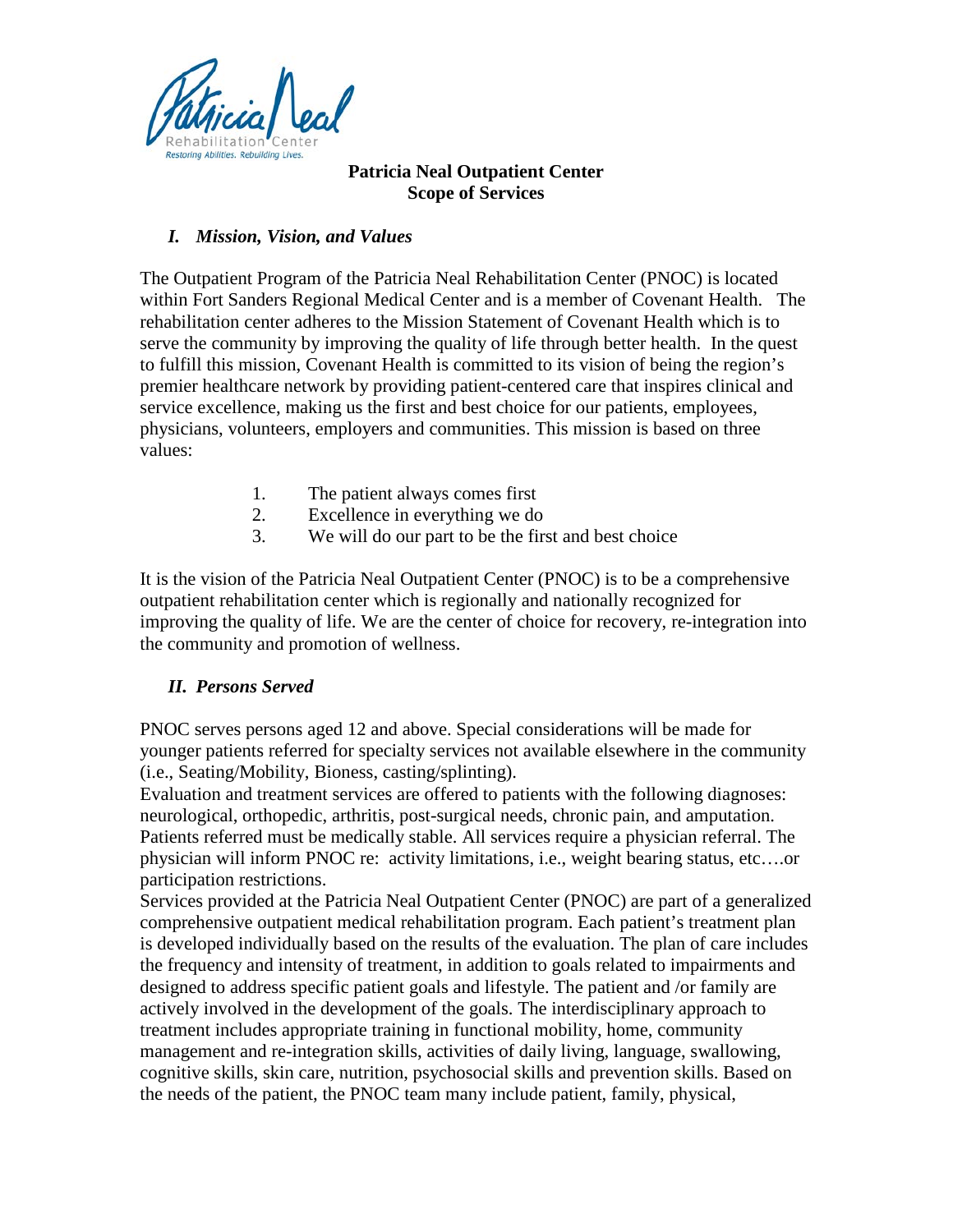occupational, speech therapists, behavioral medicine, neuropsychologist, and case manager. The referring physician is kept informed of the treatment results and progress of treatment based on the clinical judgment of the treating therapist. Additional services available as needed may include recreational therapy, nutritionist, chaplain, pharmacist, respiratory therapy, and peer counselor. Prosthetics and orthotics are provided by community vendors as prescribed by the physician. Input may be sought from other relevant stakeholders such as payors or other referral sources involved in the patient's care.

### *III. Admission and Discharge Criteria*

#### **A. Admission**

All PNOC referrals will be reviewed by the PNOC Admissions Coordinator to determine eligibility based upon the following admission criteria:

- 1. Patient must be at least 12 years of age. Special consideration will be made for younger patients referred to the Seating and Mobility Clinic and other specialty services not otherwise available within the community.
- 2. Patient must be referred by a physician.
- 3. Patient must have adequate stamina and be medically stable to participate in the program(s).
- 4. Patient must have a physical impairment (neurologic or orthopedic in nature) which limits function in self-care, mobility, and/or communication/ cognition.
- 5. The family/support system commits to active involvement and training as appropriate. The primary goal is independent living in a home environment.

Potential contraindications for admission may include:

- 1. The presence of a contagious disease.
- 2. Patients with serious psychological disturbances are not accepted if they are considered unsafe to themselves or others.
- 3. Patients whose mental status prevents cooperation or participation in their program are not accepted unless rehabilitation techniques of education and cognitive training may be anticipated to produce significant improvement.

### **B. Continued Stay Policy**

The patient must meet all of the following for continued stay:

- 1. The patient must actively and consistently participate in the rehabilitation program(s) and adhere to the PNOC attendance policy.
- 2. The patient must make documentable functional gains as a result of therapy.
- 3. The patient must continue to demonstrate a primary problem with safety, communication/ cognition, self-care function, or mobility.
- 4. The patient demonstrates the ability to participate in the established outpatient rehabilitation plan(s) of treatment.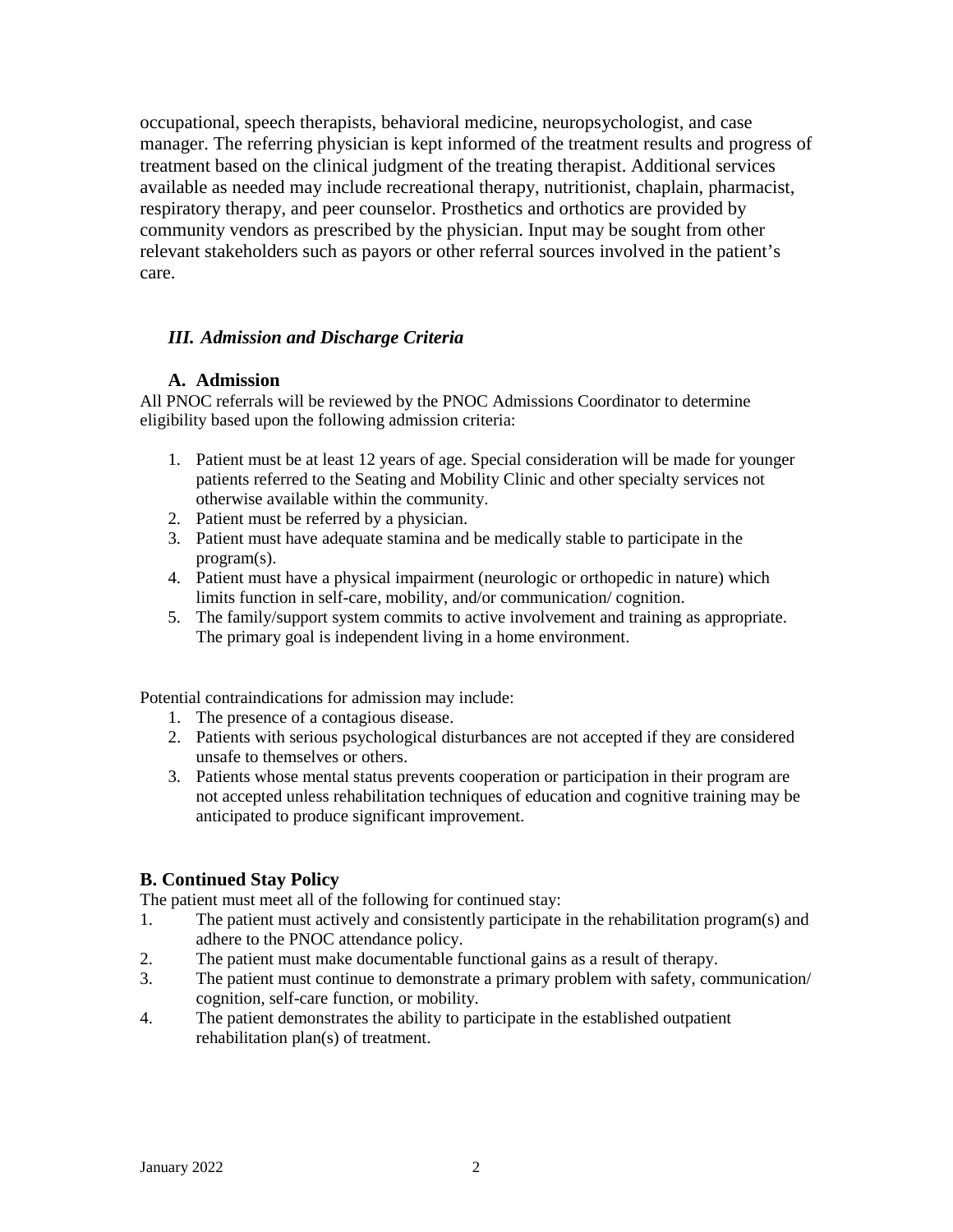# **C. Discharge**

Discharge planning begins during the initial interview with the patient and family and is reassessed throughout the patient's outpatient rehabilitation. The treatment team works with the patient/family to develop an effective plan that utilizes the patient's resources most effectively. The patient must meet one of the following for discharge:

- 1. The patient attained a majority of the treatment goals identified in the individualized treatment plan(s) formulated by the patient, the patient's family/caregiver and the PNOC treatment team.
- 2. The patient becomes medically unstable.
- 3. The patient refuses to participate in the rehabilitation program, demonstrates intolerable behavior, and/or does not comply with the PNOC attendance policy.
- 4. The patient has not made acceptable functional progress nor met expectations for ongoing progress on established team goals.
- 5. At the time of discharge from PNOC, additional services may be recommended. These may include: fitness/aquatics centers, post acute rehabilitation centers.

### *IV. Organization Size and Structure*

The Patricia Neal Rehabilitation Center at Ft. Sanders Regional Medical Center of Covenant Health is a not-for-profit IRS 501 (c) 3 organization. Covenant Health is operated by a chief executive officer that reports to a Board of Trustees who oversee the operations of the health system. The Patricia Neal Rehabilitation Center is under the direction of a dedicated leadership team. Please refer to the organizational chart for complete reporting responsibilities

The staff of the rehabilitation center is its most valued resource. Patricia Neal Outpatient Center is comprised of highly qualified individuals with specialty training designed to address the needs of the rehabilitation patient. PNOC staff work in a team approach consisting of:

> Physical Therapy Occupational Therapy Speech Language Pathology Behavioral Medicine/Rehabilitation Psychology Case Management.

#### *V. Physical Plant*

Services for outpatients are provided in PNOC which is located on 3East of PNRC/Fort Sanders Regional Medical Center. The gym is designed and dedicated to the needs of the patient. The architectural layout of the Center is designed to be entirely accessible for convenient use by physically disabled persons with severe mobility limitations. Accessibility features conform to the American National Standards Institute (ANSI) regulations in addition to recommendations and suggestions from physically disabled persons, family members, and associated consumers. There are occasions when a patient may require treatment to simulate other environments such as community reintegration which requires off campus setting changes or use of the Rooftop Therapy Park or ADL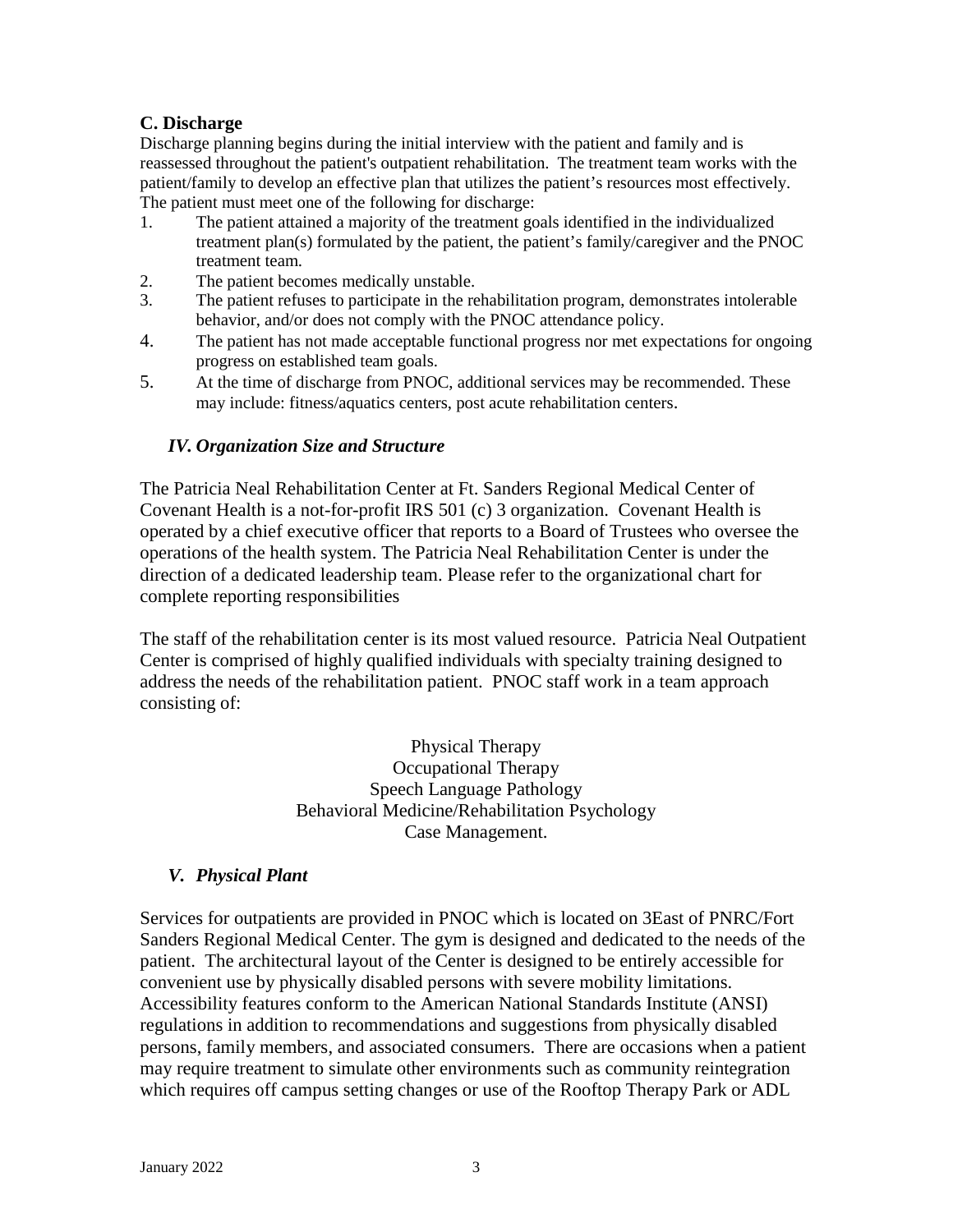Apartment. The current physical plant dedicated to PNRC is approximately 58,000 square feet.

# *VI. Safety*

The Patricia Neal Rehabilitation Center will assure that all outpatients are safe within the service environment and that the environment will remain healthy. Routine health and safety inspections will be conducted including a regularly scheduled comprehensive inspection. Emergency plans and procedures are tested regularly as required by the Medical Center Safety Department. A Rehabilitation Center representative shall actively participate on the Medical Center's Safety Committee and share communications and concerns with the Rehabilitation Center's Director and other appropriate operation managers.

At least (1) one staff person is available in each discipline area during times of patient care that is qualified to administer first aid and CPR in the case of an emergency. All injuries at work to staff and patients are reported immediately using the Medical Center's incident reporting mechanism. Emergency power and warning mechanisms operate according to Medical Center emergency operating and testing procedures. Parking garages are available on premises. Valet Parking Services and Escort Services are available for patients.

The Rehabilitation Center vehicles are inspected and maintained routinely by the Medical Center Recreation Therapy Services and contracted maintenance services. First aid supplies and fire safety equipment are available within the vehicles and checked monthly. Only Medical Center employees may use the vehicles for patient use and such employees must hold a valid State of Tennessee license. Each driver receives appropriate instruction from Recreation Therapy Services on vehicle and lift operation, patient safety, transport, cellular phones, driving safety, and emergency procedures.

# *VIII. Program Components*

A. Services available include:

- Occupational Therapy
- Physical Therapy
- Speech Pathology
- Behavioral Medicine/Psychology/Neuropsychology

All services must be provided upon the referral of a physician. Evaluations are completed during the initial visit and an individualized plan of care is developed and reviewed with the patient/family. The referring MD will also receive a copy of the evaluation.

All services are provided within the scope of the persons providing the service and will adhere to all regulatory guidelines and governing bodies. The documentation of all evaluation and treatment will be in compliance with those mandated by federal and state regulatory guidelines.